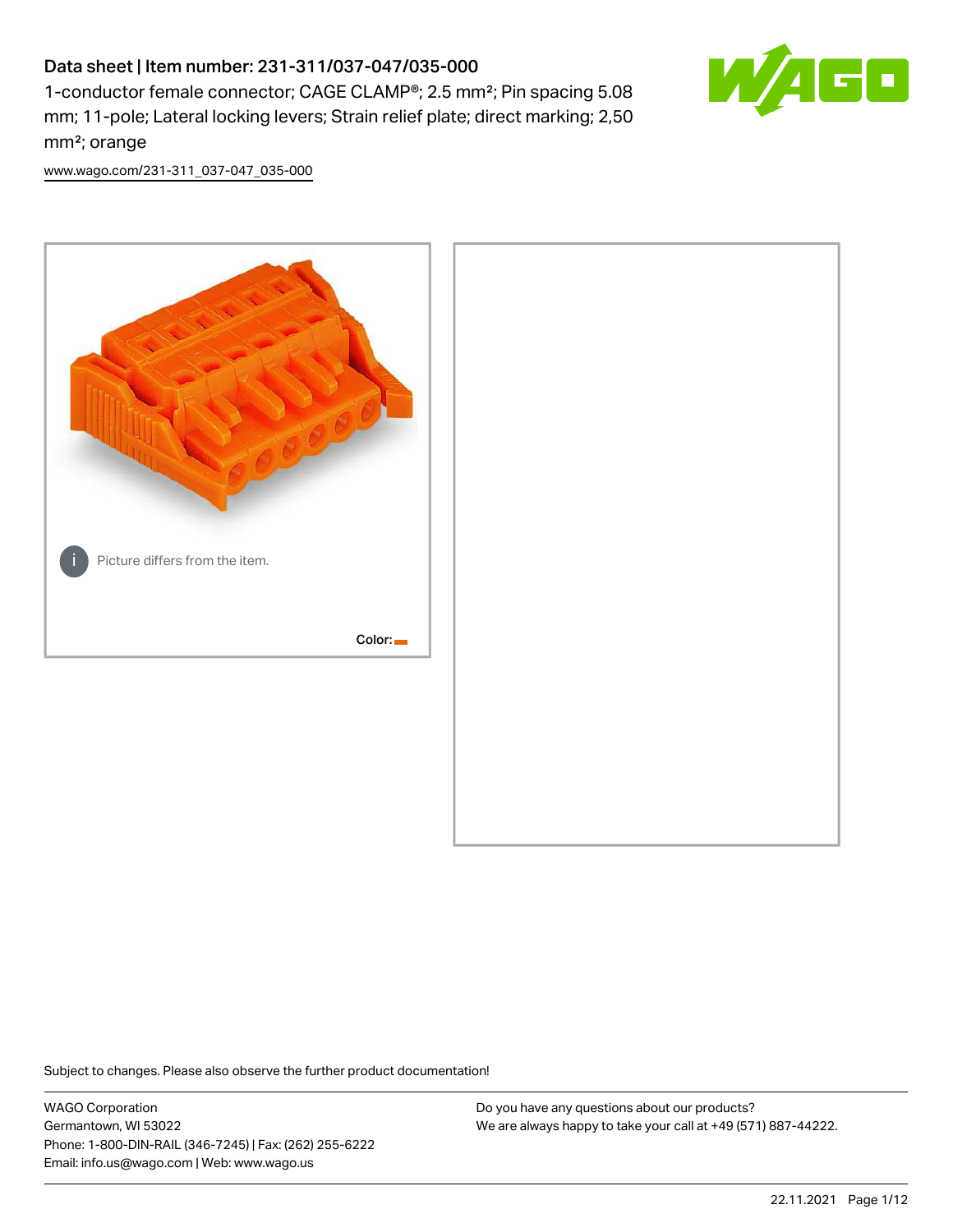

Dimensions in mm

L = pole no. x pin spacing

2- to 3-pole female connectors – one latch only

### Item description

- **Universal connection for all conductor types**
- Easy cable pre-assembly and on-unit wiring via vertical and horizontal CAGE CLAMP<sup>®</sup> actuation  $\blacksquare$
- $\blacksquare$ Integrated test ports
- $\blacksquare$ With coding fingers

Subject to changes. Please also observe the further product documentation! Data

WAGO Corporation Germantown, WI 53022 Phone: 1-800-DIN-RAIL (346-7245) | Fax: (262) 255-6222 Email: info.us@wago.com | Web: www.wago.us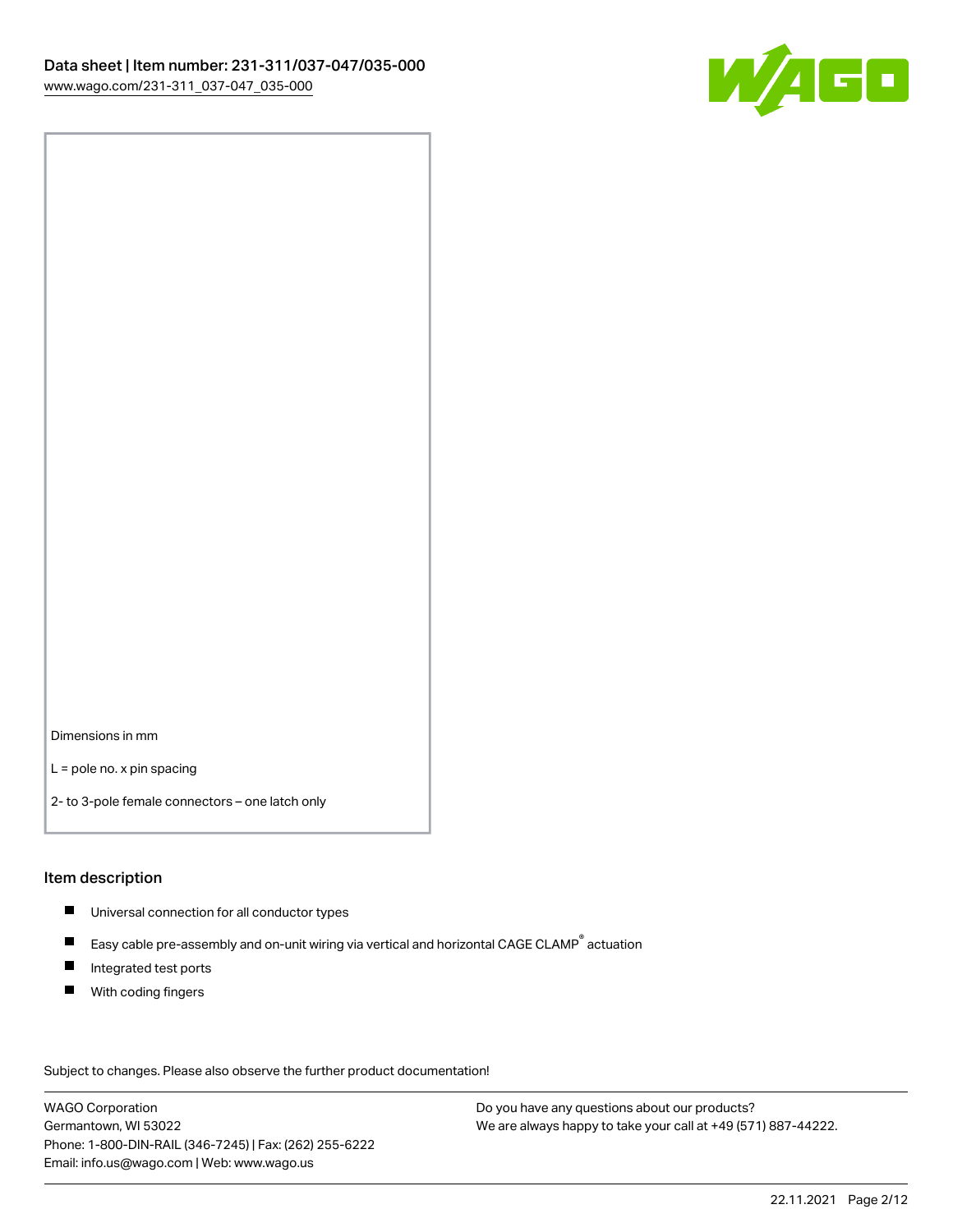

#### Data Notes

| ㅋ)いっ |  |
|------|--|
|      |  |
|      |  |
|      |  |

| Safety information 1 | The MCS-MULTI CONNECTION SYSTEM includes connectors<br>without breaking capacity in accordance with DIN EN 61984. When<br>used as intended, these connectors must not be connected<br>/disconnected when live or under load. The circuit design should<br>ensure header pins, which can be touched, are not live when<br>unmated. |
|----------------------|-----------------------------------------------------------------------------------------------------------------------------------------------------------------------------------------------------------------------------------------------------------------------------------------------------------------------------------|
| Variants:            | Gold-plated or partially gold-plated contact surfaces<br>Other versions (or variants) can be requested from WAGO Sales or<br>configured at https://configurator.wago.com/                                                                                                                                                         |

### Electrical data

## IEC Approvals

| Ratings per                 | IEC/EN 60664-1                                                        |
|-----------------------------|-----------------------------------------------------------------------|
| Rated voltage (III / 3)     | 320 V                                                                 |
| Rated surge voltage (III/3) | 4 <sub>k</sub> V                                                      |
| Rated voltage (III/2)       | 320 V                                                                 |
| Rated surge voltage (III/2) | 4 <sub>k</sub> V                                                      |
| Nominal voltage (II/2)      | 630 V                                                                 |
| Rated surge voltage (II/2)  | 4 <sub>k</sub> V                                                      |
| Rated current               | 16A                                                                   |
| Legend (ratings)            | $(III / 2)$ $\triangle$ Overvoltage category III / Pollution degree 2 |

### UL Approvals

| Approvals per                  | UL 1059 |
|--------------------------------|---------|
| Rated voltage UL (Use Group B) | 300 V   |
| Rated current UL (Use Group B) | 15 A    |
| Rated voltage UL (Use Group D) | 300 V   |
| Rated current UL (Use Group D) | 10 A    |

## Ratings per UL

| Rated voltage UL 1977 | 500 V  |
|-----------------------|--------|
| Rated current UL 1977 | $\sim$ |

### CSA Approvals

Approvals per CSA

Subject to changes. Please also observe the further product documentation!

| <b>WAGO Corporation</b>                                | Do you have any questions about our products?                 |
|--------------------------------------------------------|---------------------------------------------------------------|
| Germantown, WI 53022                                   | We are always happy to take your call at +49 (571) 887-44222. |
| Phone: 1-800-DIN-RAIL (346-7245)   Fax: (262) 255-6222 |                                                               |
| Email: info.us@wago.com   Web: www.wago.us             |                                                               |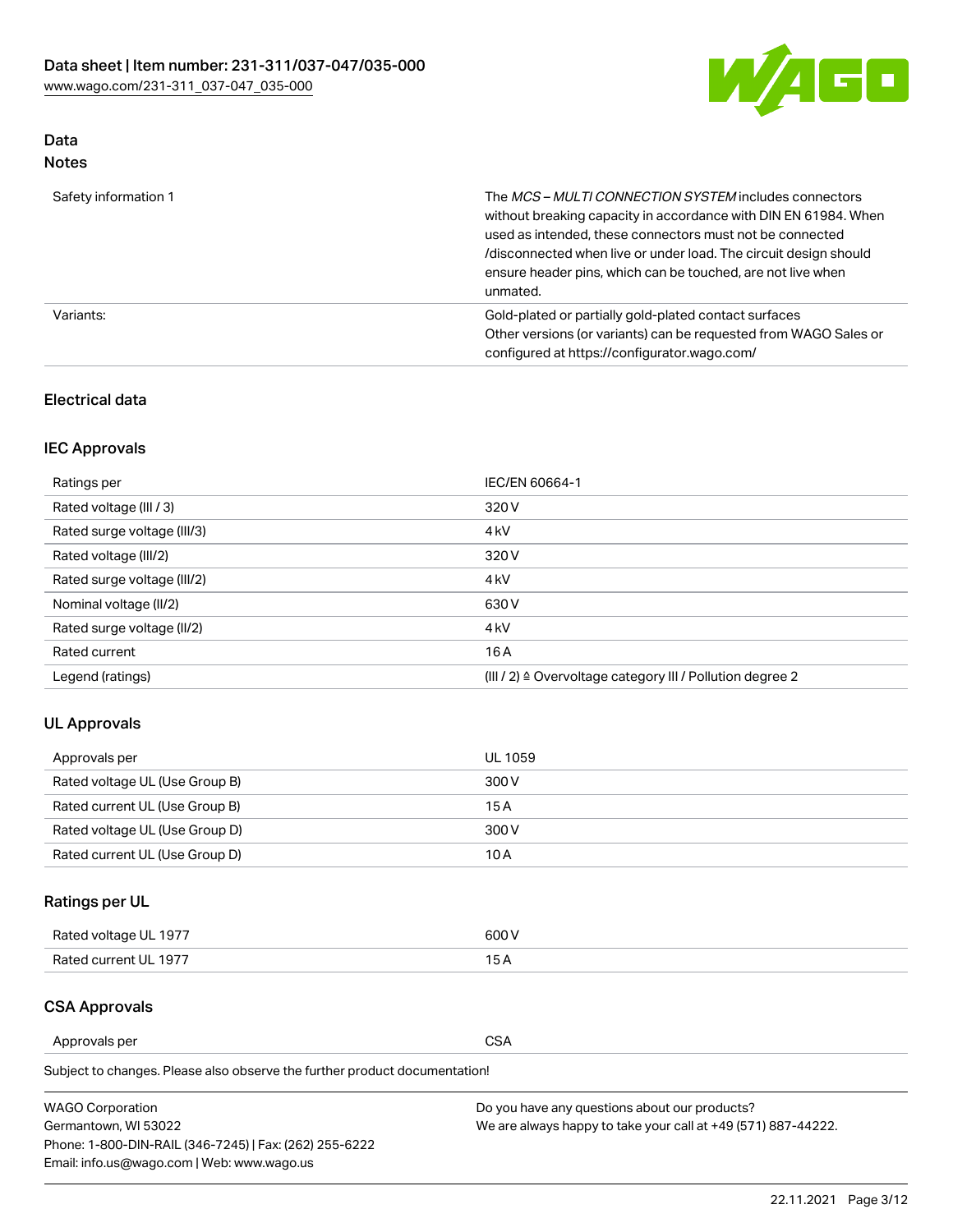WAGO

| Rated voltage CSA (Lise Group B) | 300V |
|----------------------------------|------|

| Rated voltage CSA (Use Group B) | 300 V |
|---------------------------------|-------|
| Rated current CSA (Use Group B) | 15 A  |
| Rated voltage CSA (Use Group D) | 300 V |
| Rated current CSA (Use Group D) | 10 A  |

### Connection data

| Total number of potentials |  |
|----------------------------|--|
| Number of connection types |  |
| Number of levels           |  |

### Connection 1

| Connection technology                             | CAGE CLAMP®                            |
|---------------------------------------------------|----------------------------------------|
| Actuation type                                    | Operating tool                         |
| Solid conductor                                   | $0.082.5$ mm <sup>2</sup> / 28  12 AWG |
| Fine-stranded conductor                           | $0.082.5$ mm <sup>2</sup> / 28  12 AWG |
| Fine-stranded conductor; with insulated ferrule   | $0.251.5$ mm <sup>2</sup>              |
| Fine-stranded conductor; with uninsulated ferrule | $0.252.5$ mm <sup>2</sup>              |
| Strip length                                      | $89$ mm / 0.31  0.35 inch              |
| Number of poles                                   | 11                                     |
| Conductor entry direction to mating direction     | 0°                                     |

### Physical data

| Pin spacing | 5.08 mm / 0.2 inch    |
|-------------|-----------------------|
| Width       | 72.48 mm / 2.854 inch |
| Height      | 14.3 mm / 0.563 inch  |
| Depth       | 64.6 mm / 2.543 inch  |

### Plug-in connection

| Contact type (pluggable connector) | Female connector/socket |
|------------------------------------|-------------------------|
| Connector (connection type)        | for conductor           |
| Mismating protection               | No                      |
| Locking of plug-in connection      | locking lever           |

## Material data

| Color<br>orange<br>ം പ. പ |  |
|---------------------------|--|
| Material group            |  |

Subject to changes. Please also observe the further product documentation!

| <b>WAGO Corporation</b>                                | Do you have any questions about our products?                 |
|--------------------------------------------------------|---------------------------------------------------------------|
| Germantown, WI 53022                                   | We are always happy to take your call at +49 (571) 887-44222. |
| Phone: 1-800-DIN-RAIL (346-7245)   Fax: (262) 255-6222 |                                                               |
| Email: info.us@wago.com   Web: www.wago.us             |                                                               |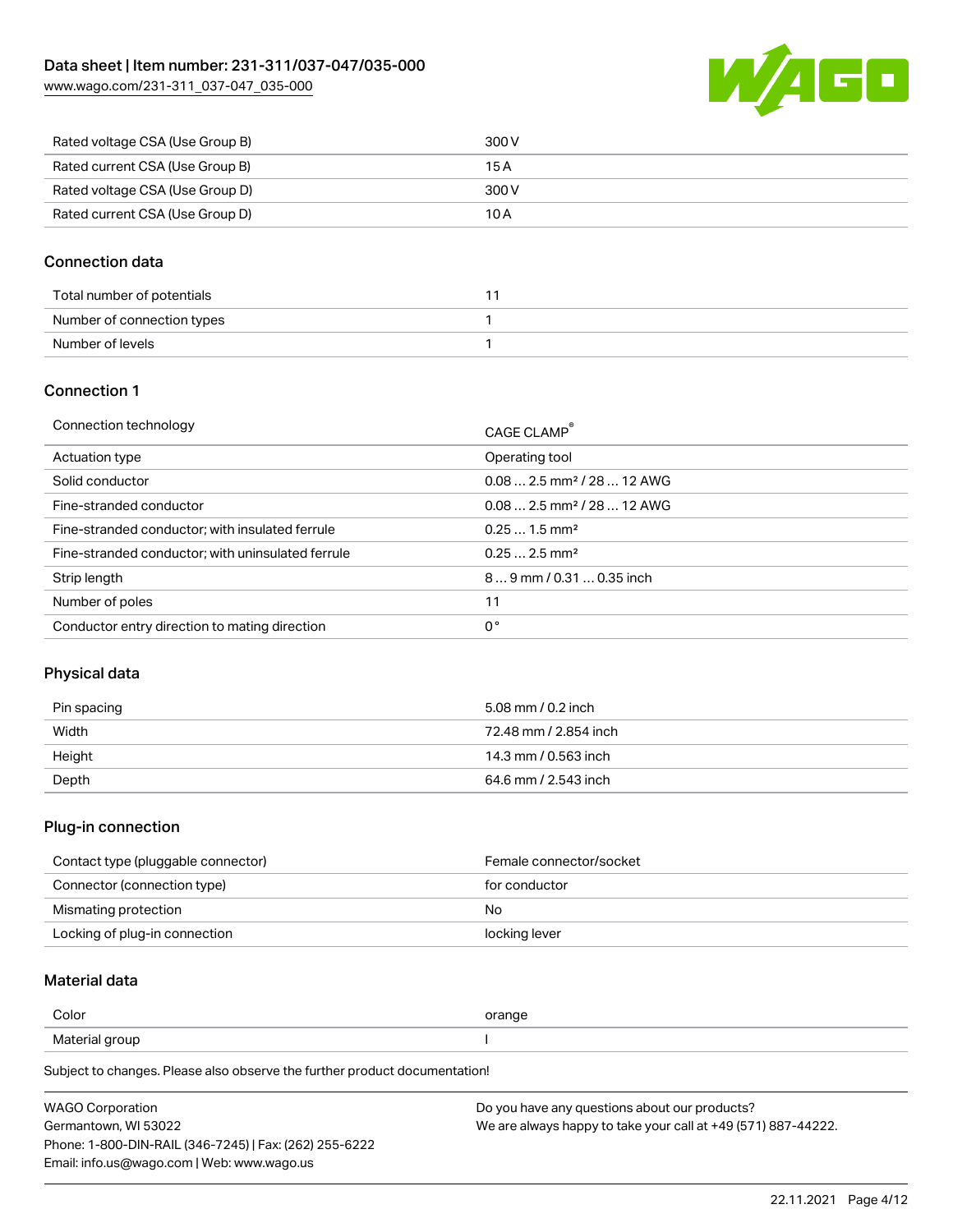

| Insulation material         | Polyamide (PA66)                  |
|-----------------------------|-----------------------------------|
| Flammability class per UL94 | V0                                |
| Clamping spring material    | Chrome nickel spring steel (CrNi) |
| Contact material            | Copper alloy                      |
| Contact plating             | tin-plated                        |
| Fire load                   | 0.397 MJ                          |
| Weight                      | 23.8 <sub>g</sub>                 |
|                             |                                   |

### Environmental requirements

| Limit temperature range | … +85 ° <sup>∩</sup><br>-60 |  |
|-------------------------|-----------------------------|--|

### Commercial data

| Product Group         | 3 (Multi Conn. System) |
|-----------------------|------------------------|
| PU (SPU)              | 25 Stück               |
| Packaging type        | box                    |
| Country of origin     | DE                     |
| <b>GTIN</b>           | 4044918348348          |
| Customs tariff number | 85366990990            |

### Approvals / Certificates

#### Country specific Approvals

| Logo | Approval                               | <b>Additional Approval Text</b> | Certificate<br>name |
|------|----------------------------------------|---------------------------------|---------------------|
| ЛR   | <b>CSA</b><br>DEKRA Certification B.V. | C <sub>22.2</sub>               | 1466354             |

#### Counterpart



#### Item no.231-641

Male connector; 11-pole; Pin spacing 5.08 mm ; orange [www.wago.com/231-641](https://www.wago.com/231-641)



#### Item no.231-341/001-000

Male header; 11-pole; THT; 1.0 x 1.0 mm solder pin; straight; pin spacing 5.08 mm; orange [www.wago.com/231-341/001-000](https://www.wago.com/231-341/001-000)

Subject to changes. Please also observe the further product documentation!

WAGO Corporation Germantown, WI 53022 Phone: 1-800-DIN-RAIL (346-7245) | Fax: (262) 255-6222 Email: info.us@wago.com | Web: www.wago.us Do you have any questions about our products? We are always happy to take your call at +49 (571) 887-44222.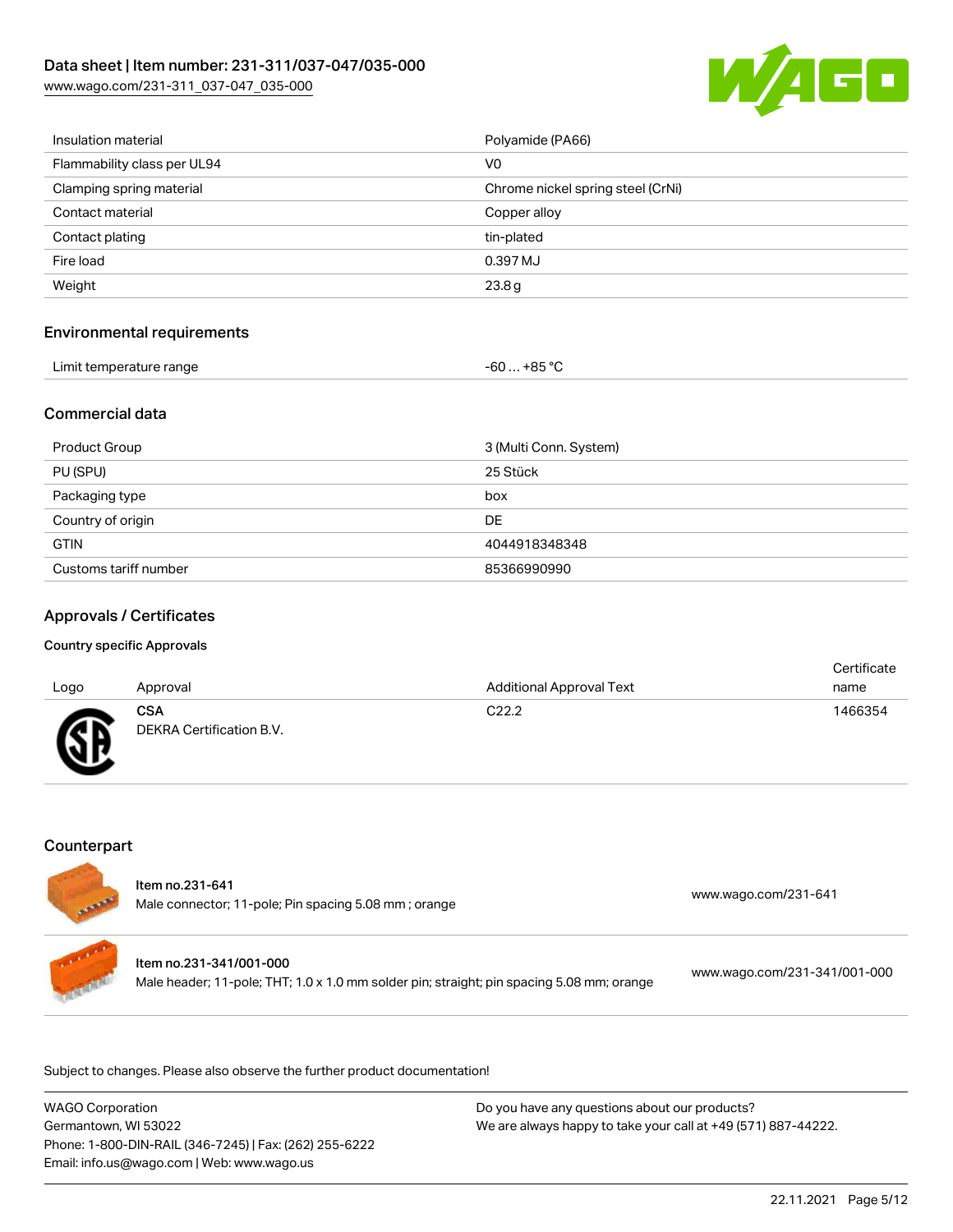[www.wago.com/231-311\\_037-047\\_035-000](http://www.wago.com/231-311_037-047_035-000)



[www.wago.com/231-541/001-000](https://www.wago.com/231-541/001-000)



#### Item no.231-541/001-000

Male header; 11-pole; THT; 1.0 x 1.0 mm solder pin; angled; pin spacing 5.08 mm; orange

## Optional accessories

| <b>Testing accessories</b> |                                                                                                                                                                                    |                      |
|----------------------------|------------------------------------------------------------------------------------------------------------------------------------------------------------------------------------|----------------------|
| Testing accessories        |                                                                                                                                                                                    |                      |
|                            | Item no.: 210-136<br>Test plug; 2 mm Ø; with 500 mm cable                                                                                                                          | www.wago.com/210-136 |
|                            | Item no.: 231-661<br>Test plugs for female connectors; for 5 mm and 5.08 mm pin spacing; 2,50 mm <sup>2</sup> ; light gray                                                         | www.wago.com/231-661 |
| Cover                      |                                                                                                                                                                                    |                      |
| Cover                      |                                                                                                                                                                                    |                      |
|                            | Item no.: 231-669<br>Lockout caps; for covering unused clamping units; orange                                                                                                      | www.wago.com/231-669 |
| <b>Ferrules</b>            |                                                                                                                                                                                    |                      |
| Ferrule                    |                                                                                                                                                                                    |                      |
|                            | Item no.: 216-101<br>Ferrule; Sleeve for 0.5 mm <sup>2</sup> / AWG 22; uninsulated; electro-tin plated; silver-colored                                                             | www.wago.com/216-101 |
| š                          | Item no.: 216-104<br>Ferrule; Sleeve for 1.5 mm <sup>2</sup> / AWG 16; uninsulated; electro-tin plated; silver-colored                                                             | www.wago.com/216-104 |
|                            | Item no.: 216-106<br>Ferrule; Sleeve for 2.5 mm <sup>2</sup> / AWG 14; uninsulated; electro-tin plated; silver-colored                                                             | www.wago.com/216-106 |
|                            | Item no.: 216-102<br>Ferrule; Sleeve for 0.75 mm <sup>2</sup> / AWG 20; uninsulated; electro-tin plated; silver-colored                                                            | www.wago.com/216-102 |
| Ŧ                          | Item no.: 216-103<br>Ferrule; Sleeve for 1 mm <sup>2</sup> / AWG 18; uninsulated; electro-tin plated                                                                               | www.wago.com/216-103 |
| $\mathbf{1}$               | Item no.: 216-123<br>Ferrule; Sleeve for 1 mm <sup>2</sup> / AWG 18; uninsulated; electro-tin plated; silver-colored                                                               | www.wago.com/216-123 |
|                            | Item no.: 216-122<br>Ferrule; Sleeve for 0.75 mm <sup>2</sup> / AWG 20; uninsulated; electro-tin plated; silver-colored                                                            | www.wago.com/216-122 |
| ĭ.                         | Item no.: 216-124<br>Ferrule; Sleeve for 1.5 mm <sup>2</sup> / AWG 16; uninsulated; electro-tin plated                                                                             | www.wago.com/216-124 |
|                            | Item no.: 216-142<br>Ferrule; Sleeve for 0.75 mm <sup>2</sup> / 18 AWG; uninsulated; electro-tin plated; electrolytic copper; gastight<br>crimped; acc. to DIN 46228, Part 1/08.92 | www.wago.com/216-142 |
|                            | Item no.: 216-132                                                                                                                                                                  |                      |

Subject to changes. Please also observe the further product documentation!

WAGO Corporation Germantown, WI 53022 Phone: 1-800-DIN-RAIL (346-7245) | Fax: (262) 255-6222 Email: info.us@wago.com | Web: www.wago.us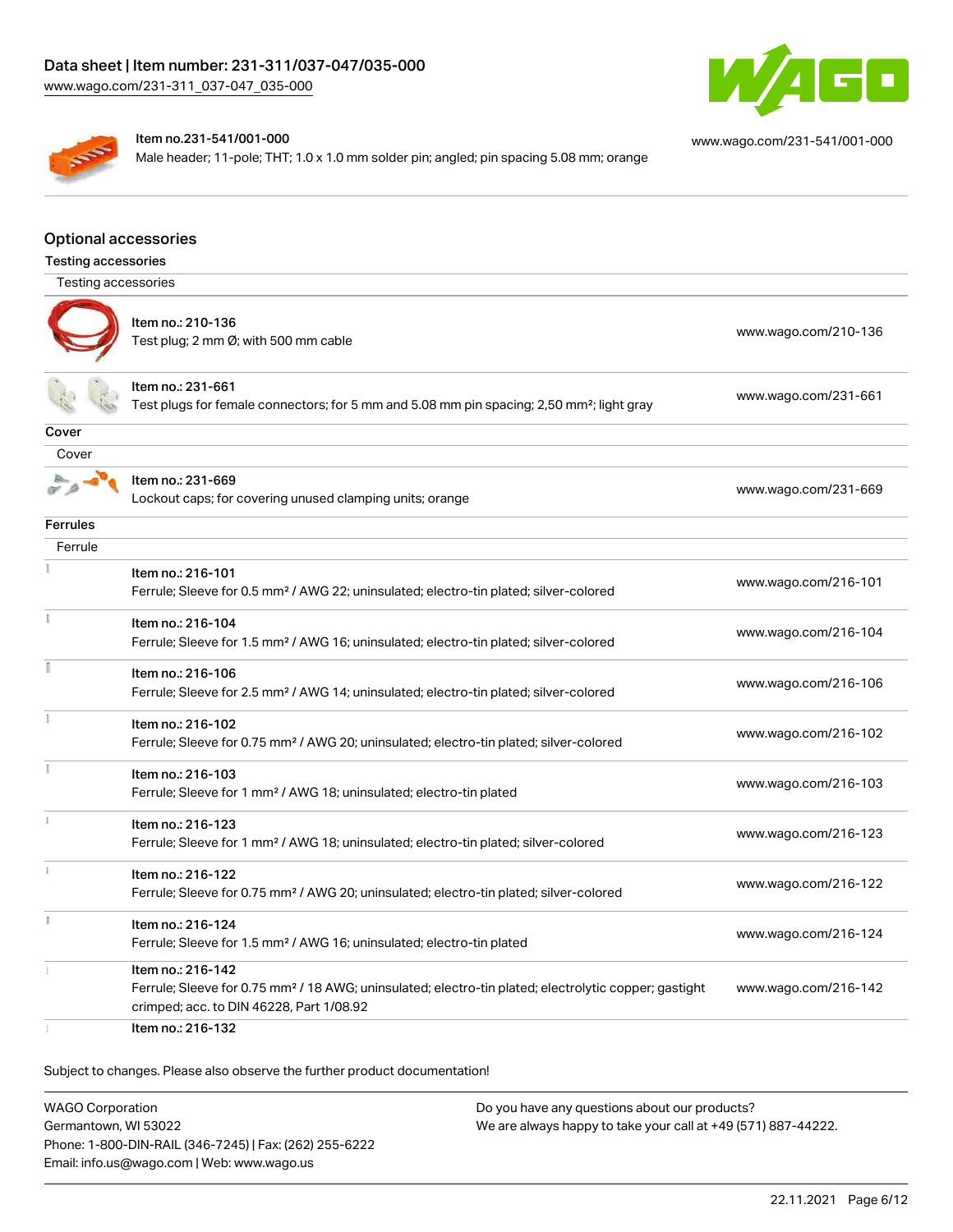[www.wago.com/231-311\\_037-047\\_035-000](http://www.wago.com/231-311_037-047_035-000)

Phone: 1-800-DIN-RAIL (346-7245) | Fax: (262) 255-6222

Email: info.us@wago.com | Web: www.wago.us



Ferrule; Sleeve for 0.34 mm<sup>2</sup> / AWG 24; uninsulated; electro-tin plated [www.wago.com/216-132](http://www.wago.com/216-132)

| ĵ.            | Item no.: 216-121<br>Ferrule; Sleeve for 0.5 mm <sup>2</sup> / AWG 22; uninsulated; electro-tin plated; silver-colored                                                                            | www.wago.com/216-121 |
|---------------|---------------------------------------------------------------------------------------------------------------------------------------------------------------------------------------------------|----------------------|
| $\mathbbm{1}$ | Item no.: 216-143<br>Ferrule; Sleeve for 1 mm <sup>2</sup> / AWG 18; uninsulated; electro-tin plated; electrolytic copper; gastight<br>crimped; acc. to DIN 46228, Part 1/08.92                   | www.wago.com/216-143 |
| I.            | Item no.: 216-131<br>Ferrule; Sleeve for 0.25 mm <sup>2</sup> / AWG 24; uninsulated; electro-tin plated; silver-colored                                                                           | www.wago.com/216-131 |
|               | Item no.: 216-141<br>Ferrule; Sleeve for 0.5 mm <sup>2</sup> / 20 AWG; uninsulated; electro-tin plated; electrolytic copper; gastight<br>crimped; acc. to DIN 46228, Part 1/08.92                 | www.wago.com/216-141 |
| J.            | Item no.: 216-152<br>Ferrule; Sleeve for 0.34 mm <sup>2</sup> / AWG 24; uninsulated; electro-tin plated                                                                                           | www.wago.com/216-152 |
| ٠             | Item no.: 216-203<br>Ferrule; Sleeve for 1 mm <sup>2</sup> / AWG 18; insulated; electro-tin plated; red                                                                                           | www.wago.com/216-203 |
|               | Item no.: 216-202<br>Ferrule; Sleeve for 0.75 mm <sup>2</sup> / 18 AWG; insulated; electro-tin plated; gray                                                                                       | www.wago.com/216-202 |
| T.            | Item no.: 216-151<br>Ferrule; Sleeve for 0.25 mm <sup>2</sup> / AWG 24; uninsulated; electro-tin plated                                                                                           | www.wago.com/216-151 |
| Ă             | Item no.: 216-204<br>Ferrule; Sleeve for 1.5 mm <sup>2</sup> / AWG 16; insulated; electro-tin plated; black                                                                                       | www.wago.com/216-204 |
|               | Item no.: 216-144<br>Ferrule; Sleeve for 1.5 mm <sup>2</sup> / AWG 16; uninsulated; electro-tin plated; electrolytic copper; gastight<br>crimped; acc. to DIN 46228, Part 1/08.92; silver-colored | www.wago.com/216-144 |
|               | Item no.: 216-201<br>Ferrule; Sleeve for 0.5 mm <sup>2</sup> / 20 AWG; insulated; electro-tin plated; white                                                                                       | www.wago.com/216-201 |
|               | Item no.: 216-223<br>Ferrule; Sleeve for 1 mm <sup>2</sup> / AWG 18; insulated; electro-tin plated; red                                                                                           | www.wago.com/216-223 |
|               | Item no.: 216-241<br>Ferrule; Sleeve for 0.5 mm <sup>2</sup> / 20 AWG; insulated; electro-tin plated; electrolytic copper; gastight<br>crimped; acc. to DIN 46228, Part 4/09.90; white            | www.wago.com/216-241 |
|               | Item no.: 216-242<br>Ferrule; Sleeve for 0.75 mm <sup>2</sup> / 18 AWG; insulated; electro-tin plated; electrolytic copper; gastight<br>crimped; acc. to DIN 46228, Part 4/09.90; gray            | www.wago.com/216-242 |
|               | Item no.: 216-222<br>Ferrule; Sleeve for 0.75 mm <sup>2</sup> / 18 AWG; insulated; electro-tin plated; gray                                                                                       | www.wago.com/216-222 |
|               | Item no.: 216-221<br>Ferrule; Sleeve for 0.5 mm <sup>2</sup> / 20 AWG; insulated; electro-tin plated; white                                                                                       | www.wago.com/216-221 |
| 1             | Item no.: 216-224<br>Ferrule; Sleeve for 1.5 mm <sup>2</sup> / AWG 16; insulated; electro-tin plated; black                                                                                       | www.wago.com/216-224 |
|               | Subject to changes. Please also observe the further product documentation!                                                                                                                        |                      |
|               | <b>WAGO Corporation</b><br>Do you have any questions about our products?<br>Germantown, WI 53022<br>We are always happy to take your call at +49 (571) 887-44222.                                 |                      |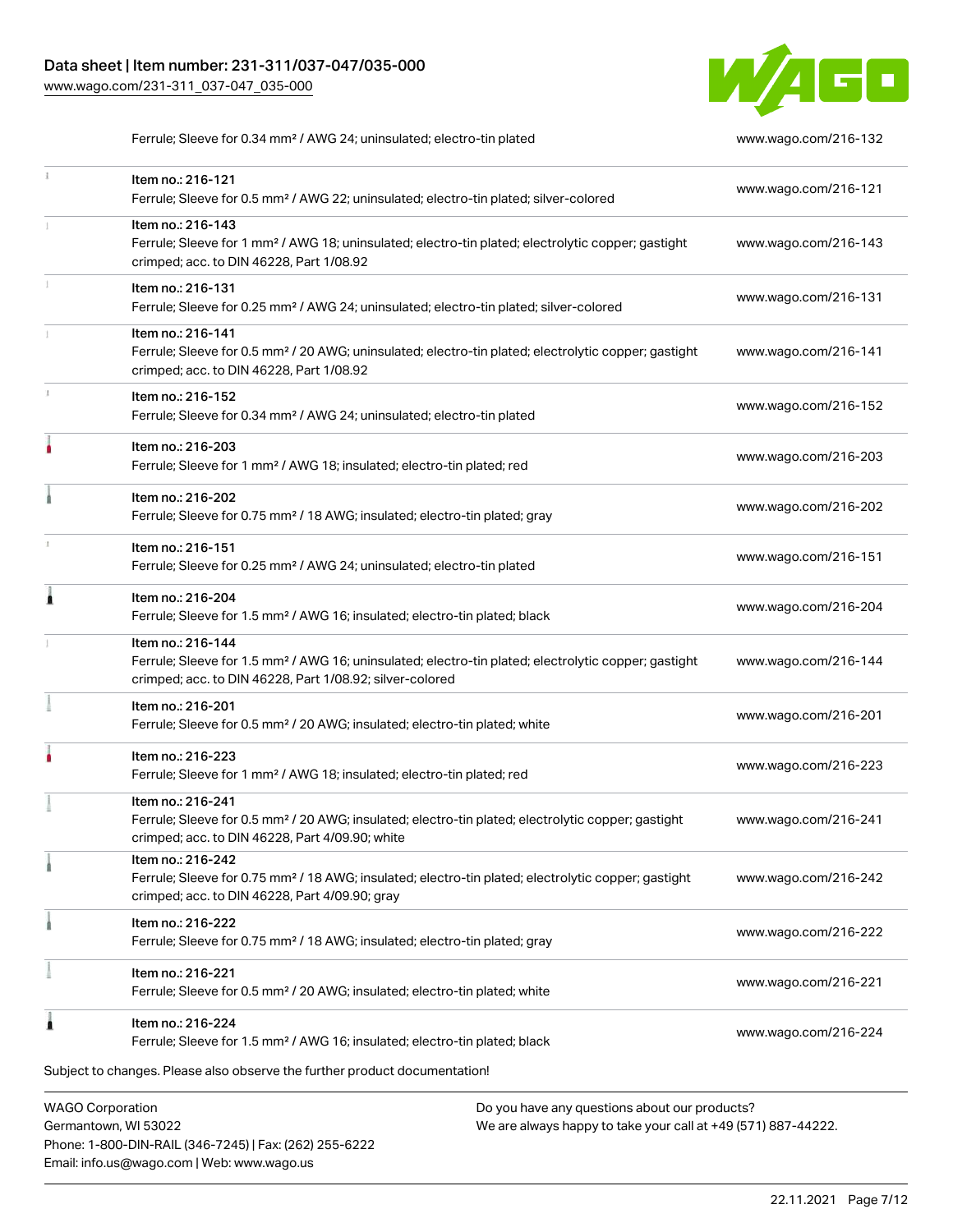### Data sheet | Item number: 231-311/037-047/035-000

[www.wago.com/231-311\\_037-047\\_035-000](http://www.wago.com/231-311_037-047_035-000)



|                   | Item no.: 216-243                                                                                                                          |                      |
|-------------------|--------------------------------------------------------------------------------------------------------------------------------------------|----------------------|
|                   | Ferrule; Sleeve for 1 mm <sup>2</sup> / AWG 18; insulated; electro-tin plated; electrolytic copper; gastight crimped; www.wago.com/216-243 |                      |
|                   | acc. to DIN 46228, Part 4/09.90; red                                                                                                       |                      |
| Ă                 | Item no.: 216-244                                                                                                                          |                      |
|                   | Ferrule; Sleeve for 1.5 mm <sup>2</sup> / AWG 16; insulated; electro-tin plated; electrolytic copper; gastight                             | www.wago.com/216-244 |
|                   | crimped; acc. to DIN 46228, Part 4/09.90; black                                                                                            |                      |
|                   | Item no.: 216-263                                                                                                                          |                      |
|                   | Ferrule; Sleeve for 1 mm <sup>2</sup> / AWG 18; insulated; electro-tin plated; electrolytic copper; gastight crimped; www.wago.com/216-263 |                      |
|                   | acc. to DIN 46228, Part 4/09.90; red                                                                                                       |                      |
| Â                 | Item no.: 216-264                                                                                                                          |                      |
|                   | Ferrule; Sleeve for 1.5 mm <sup>2</sup> / AWG 16; insulated; electro-tin plated; electrolytic copper; gastight                             | www.wago.com/216-264 |
|                   | crimped; acc. to DIN 46228, Part 4/09.90; black                                                                                            |                      |
| Ă                 | Item no.: 216-284                                                                                                                          |                      |
|                   | Ferrule; Sleeve for 1.5 mm <sup>2</sup> / AWG 16; insulated; electro-tin plated; electrolytic copper; gastight                             | www.wago.com/216-284 |
|                   | crimped; acc. to DIN 46228, Part 4/09.90; black                                                                                            |                      |
|                   | Item no.: 216-262                                                                                                                          |                      |
|                   | Ferrule; Sleeve for 0.75 mm <sup>2</sup> / 18 AWG; insulated; electro-tin plated; electrolytic copper; gastight                            | www.wago.com/216-262 |
|                   | crimped; acc. to DIN 46228, Part 4/09.90; gray                                                                                             |                      |
|                   | Item no.: 216-301                                                                                                                          |                      |
|                   | Ferrule; Sleeve for 0.25 mm <sup>2</sup> / AWG 24; insulated; electro-tin plated; yellow                                                   | www.wago.com/216-301 |
|                   |                                                                                                                                            |                      |
|                   | Item no.: 216-321                                                                                                                          | www.wago.com/216-321 |
|                   | Ferrule; Sleeve for 0.25 mm <sup>2</sup> / AWG 24; insulated; electro-tin plated; yellow                                                   |                      |
|                   | Item no.: 216-322                                                                                                                          |                      |
|                   | Ferrule; Sleeve for 0.34 mm <sup>2</sup> / 22 AWG; insulated; electro-tin plated; green                                                    | www.wago.com/216-322 |
|                   | Item no.: 216-302                                                                                                                          |                      |
|                   |                                                                                                                                            | www.wago.com/216-302 |
|                   | Ferrule; Sleeve for 0.34 mm <sup>2</sup> / 22 AWG; insulated; electro-tin plated; light turquoise                                          |                      |
| Insulations stops |                                                                                                                                            |                      |

Insulation stop



Item no.: 231-672 Insulation stop; 0.75 - 1 mm<sup>2</sup>; dark gray [www.wago.com/231-672](http://www.wago.com/231-672) www.wago.com/231-672



Item no.: 231-670

Insulation stop; 0.08-0.2 mm² / 0.2 mm² "s"; white [www.wago.com/231-670](http://www.wago.com/231-670) www.wago.com/231-670



Item no.: 231-671 Insulation stop; 0.25 - 0.5 mm²; light gray [www.wago.com/231-671](http://www.wago.com/231-671) www.wago.com/231-671

**Jumpers** 

Jumper

Subject to changes. Please also observe the further product documentation!

WAGO Corporation Germantown, WI 53022 Phone: 1-800-DIN-RAIL (346-7245) | Fax: (262) 255-6222 Email: info.us@wago.com | Web: www.wago.us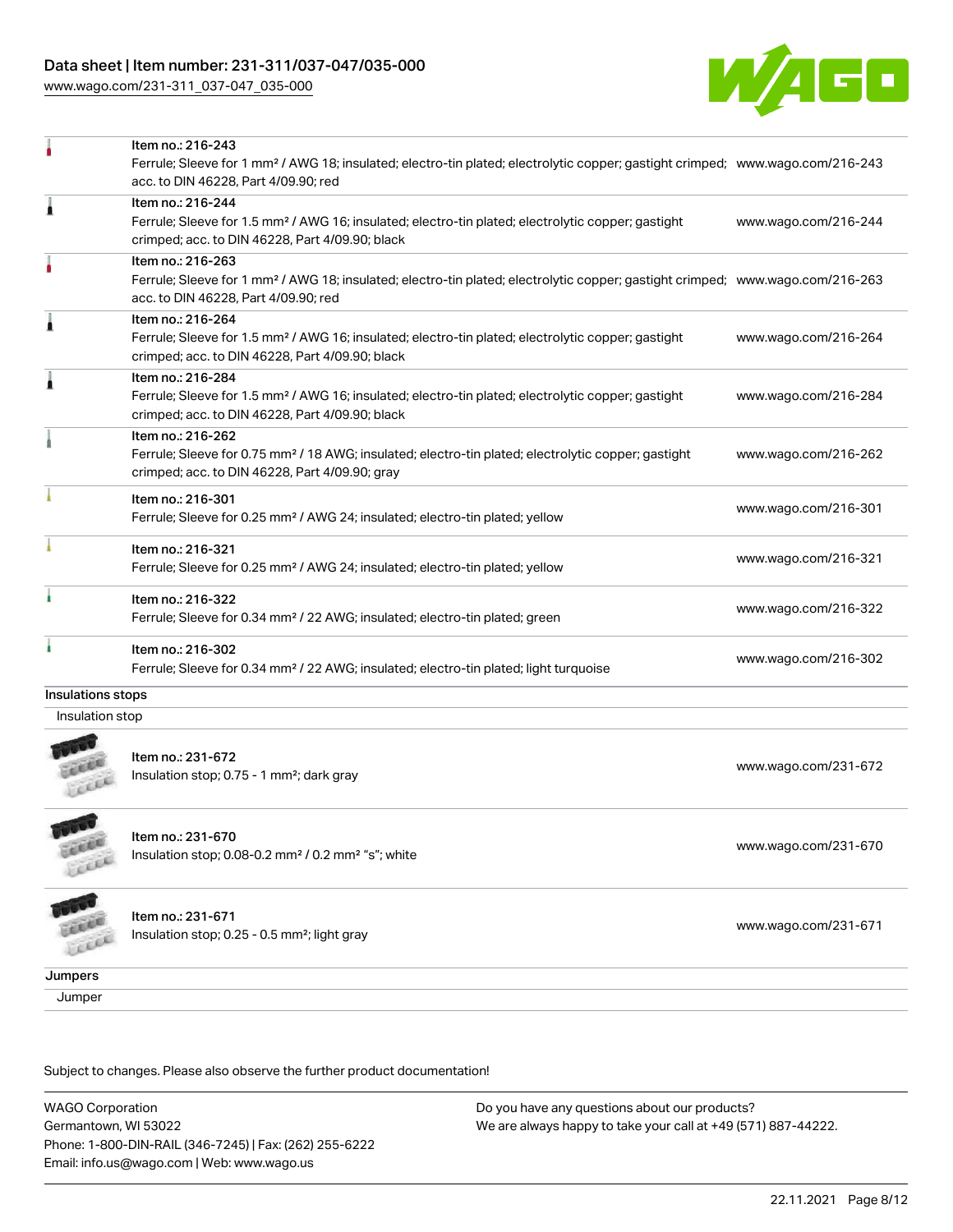### Data sheet | Item number: 231-311/037-047/035-000

[www.wago.com/231-311\\_037-047\\_035-000](http://www.wago.com/231-311_037-047_035-000)



| Item no.: 231-903<br>Jumper; for conductor entry; 3-way; insulated; gray                                        | www.wago.com/231-903 |
|-----------------------------------------------------------------------------------------------------------------|----------------------|
| Item no.: 231-907<br>Jumper; for conductor entry; 7-way; insulated; gray                                        | www.wago.com/231-907 |
| Item no.: 231-910<br>Jumper; for conductor entry; 10-way; insulated; gray                                       | www.wago.com/231-910 |
| Item no.: 231-902<br>Jumper; for conductor entry; 2-way; insulated; gray                                        | www.wago.com/231-902 |
|                                                                                                                 |                      |
| Operating tool                                                                                                  |                      |
| Item no.: 209-130<br>Operating tool; suitable for 264, 280 and 281 Series; 1-way; of insulating material; white | www.wago.com/209-130 |
| Item no.: 209-132<br>Operating tool; for connecting comb-style jumper bar; 2-way; of insulating material        | www.wago.com/209-132 |
| Item no.: 231-159<br>Operating tool; natural                                                                    | www.wago.com/231-159 |
| Item no.: 231-231<br>Combination operating tool; red                                                            | www.wago.com/231-231 |
| Item no.: 231-131<br>Operating tool; made of insulating material; 1-way; loose; white                           | www.wago.com/231-131 |
| Item no.: 231-291<br>Operating tool; made of insulating material; 1-way; loose; red                             | www.wago.com/231-291 |
| Item no.: 280-432<br>Operating tool; made of insulating material; 2-way; white                                  | www.wago.com/280-432 |
| Item no.: 280-434<br>Operating tool; made of insulating material; 4-way                                         | www.wago.com/280-434 |
| Item no.: 280-437<br>Operating tool; made of insulating material; 7-way                                         | www.wago.com/280-437 |
| Item no.: 280-440<br>Operating tool; made of insulating material; 10-way                                        | www.wago.com/280-440 |
| Item no.: 280-435<br>Operating tool; made of insulating material; 5-way; gray                                   | www.wago.com/280-435 |
|                                                                                                                 |                      |

WAGO Corporation Germantown, WI 53022 Phone: 1-800-DIN-RAIL (346-7245) | Fax: (262) 255-6222 Email: info.us@wago.com | Web: www.wago.us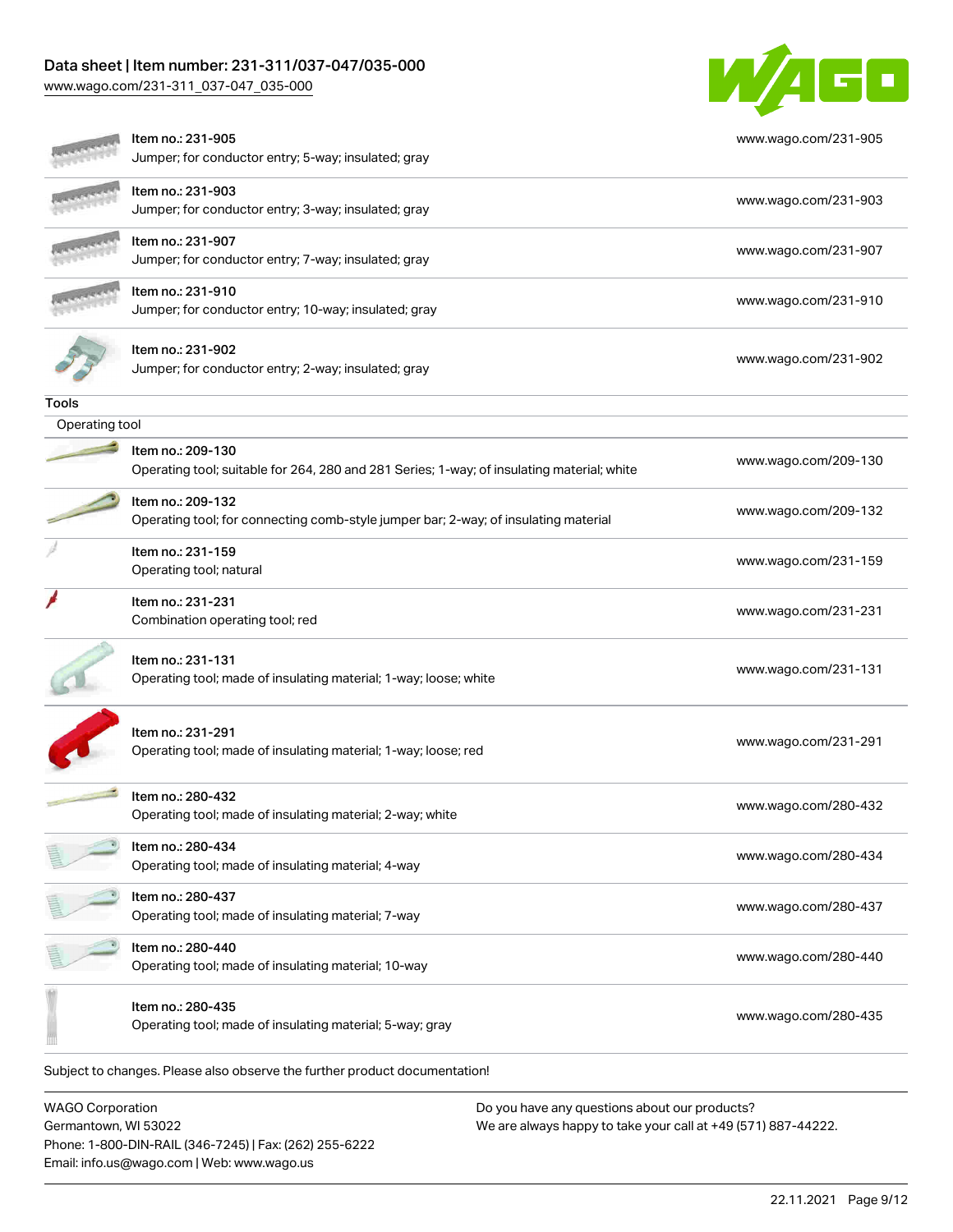

|                                                    | Item no.: 280-436                                  |            |        | www.wago.com/280-436 |  |
|----------------------------------------------------|----------------------------------------------------|------------|--------|----------------------|--|
|                                                    | Operating tool; made of insulating material; 6-way |            |        |                      |  |
|                                                    | Item no.: 280-438                                  |            |        | www.wago.com/280-438 |  |
|                                                    | Operating tool; made of insulating material; 8-way |            |        |                      |  |
|                                                    | Item no.: 280-433                                  |            |        |                      |  |
| Operating tool; made of insulating material; 3-way |                                                    |            |        | www.wago.com/280-433 |  |
|                                                    |                                                    |            |        |                      |  |
| <b>Downloads</b>                                   |                                                    |            |        |                      |  |
| Documentation                                      |                                                    |            |        |                      |  |
| <b>Additional Information</b>                      |                                                    |            |        |                      |  |
| Technical explanations                             |                                                    | 2019 Apr 3 | pdf    | Download             |  |
|                                                    |                                                    |            | 2.0 MB |                      |  |
|                                                    |                                                    |            |        |                      |  |
|                                                    | <b>Environmental Product Compliance</b>            |            |        |                      |  |
| <b>Compliance Search</b>                           |                                                    |            |        |                      |  |

| Environmental Product Compliance 231-311/037-047/035-000                                               | URL | Download |
|--------------------------------------------------------------------------------------------------------|-----|----------|
| 1-conductor female connector; CAGE CLAMP <sup>®</sup> ; 2.5 mm <sup>2</sup> ; Pin spacing 5.08 mm; 11- |     |          |
| pole; Lateral locking levers; Strain relief plate; direct marking; 2,50 mm <sup>2</sup> ; orange       |     |          |

#### Installation Notes



Inserting a conductor via 3.5 mm screwdriver – CAGE CLAMP® actuation parallel to conductor entry.



Inserting a conductor via 3.5 mm screwdriver – CAGE CLAMP® actuation perpendicular to conductor entry.



Inserting a conductor into CAGE CLAMP® unit via operating lever (231-291).

Subject to changes. Please also observe the further product documentation!

WAGO Corporation Germantown, WI 53022 Phone: 1-800-DIN-RAIL (346-7245) | Fax: (262) 255-6222 Email: info.us@wago.com | Web: www.wago.us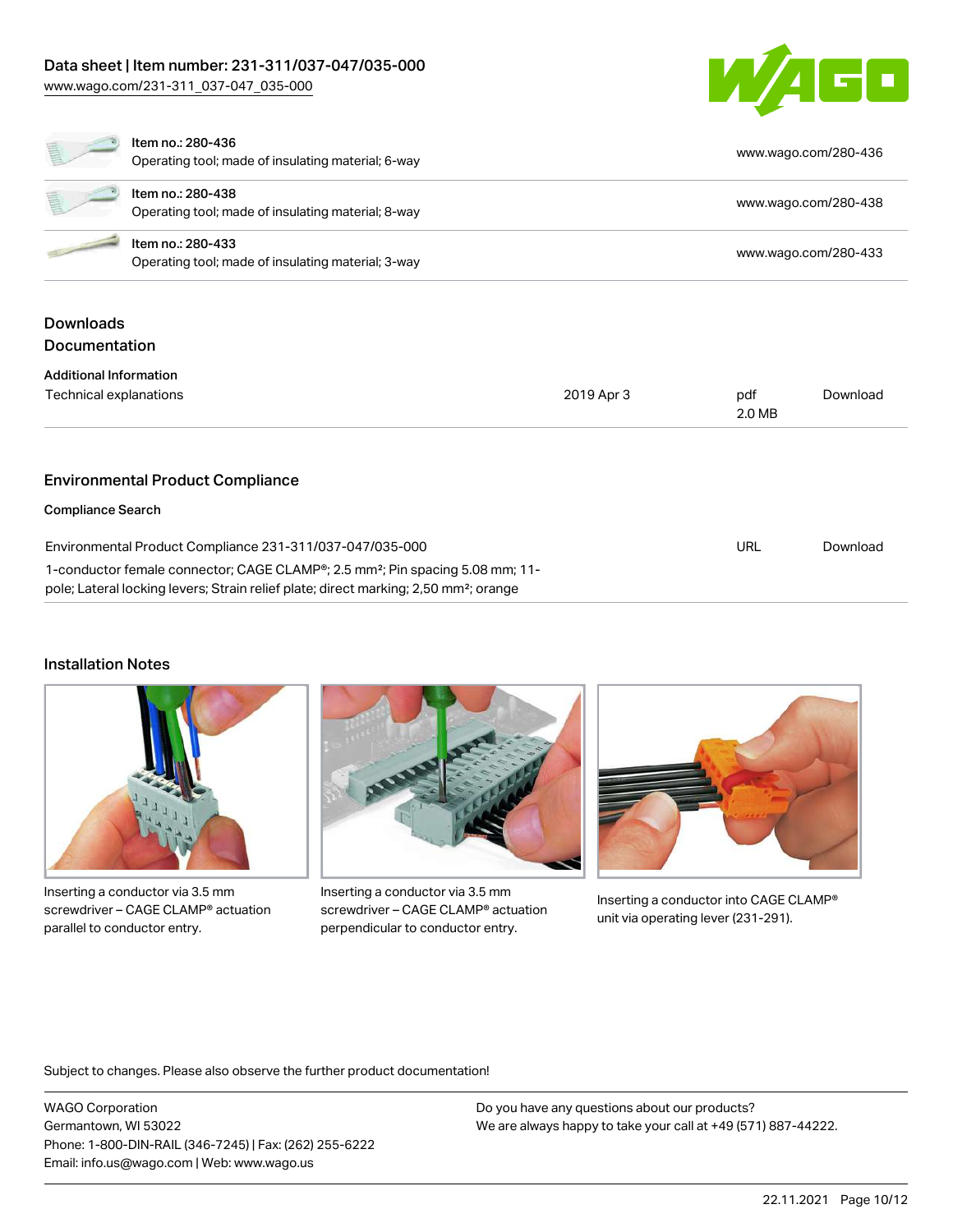



Inserting a conductor via operating tool.



Coding a female connector by removing coding finger(s).



Testing – female connector with CAGE CLAMP®

Integrated test ports for testing perpendicular to conductor entry via 2 or 2.3 mm Ø test plug

### Installation

Subject to changes. Please also observe the further product documentation!

WAGO Corporation Germantown, WI 53022 Phone: 1-800-DIN-RAIL (346-7245) | Fax: (262) 255-6222 Email: info.us@wago.com | Web: www.wago.us